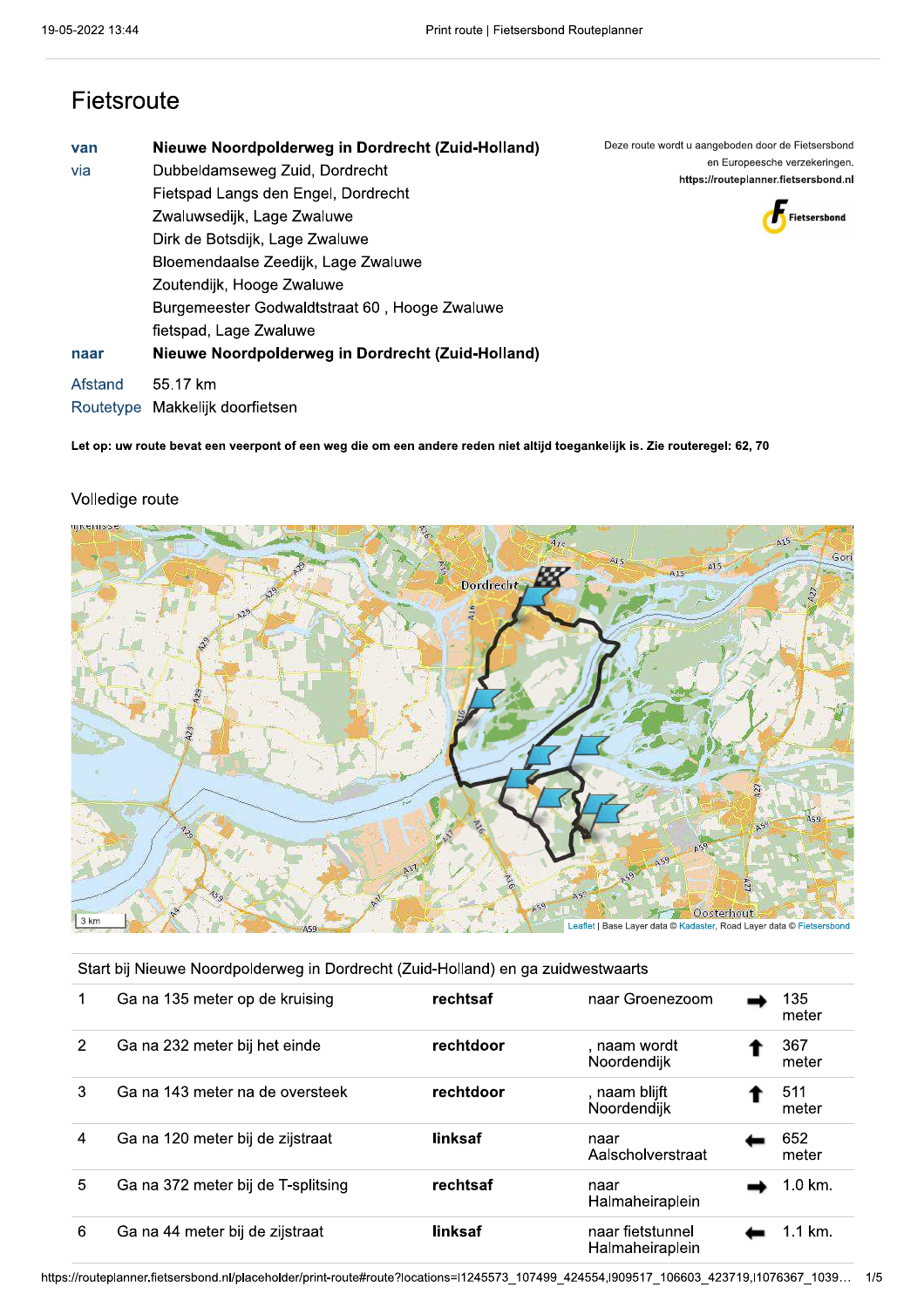Print route | Fietsersbond Routeplanner

| $\overline{7}$ | Ga na 96 meter op de kruising                                                                                                                                                   | rechtdoor     | , naam wordt<br>Twintighoevenweg            | 1.2 km.  |
|----------------|---------------------------------------------------------------------------------------------------------------------------------------------------------------------------------|---------------|---------------------------------------------|----------|
| 8              | Ga na 569 meter bij de T-splitsing<br>In dit routeonderdeel zit een Paaltie.                                                                                                    | linksaf       | naar<br>Dubbeldamseweg<br>Zuid              | 1.7 km.  |
| 9              | Ga na 268 meter bij het einde<br>In dit routeonderdeel zit een Paaltje.                                                                                                         | rechtdoor     | , naam wordt<br>Dordwijklaan                | 2.0 km.  |
| 10             | Ga na 79 meter op de kruising                                                                                                                                                   | rechtsaf      | naar fietspad<br>oostzijde Rondweg          | 2.1 km.  |
| 11             | Ga na 515 meter bij het kruispunt<br>Deze afslag is bij een Verkeerslicht.                                                                                                      | schuin links  | , naam blijft fietspad<br>oostzijde Rondweg | 2.6 km.  |
| 12             | Ga na 1.5 km. bij het kruispunt                                                                                                                                                 | schuin links  | , naam blijft fietspad<br>oostzijde Rondweg | 4.1 km.  |
| 13             | Ga na 919 meter op de kruising<br>In dit routeonderdeel zit een Dit is een gastadres van<br>Vrienden op de Fiets met de volgende beschrijving:<br>Verblijftype: Logeerkamer.    | rechtdoor     | , naam wordt<br>Smitsweg                    | 5.1 km.  |
| 14             | Ga na 968 meter bij de T-splitsing                                                                                                                                              | schuin rechts | naar Wieldrechtse<br>Zeedijk                | 6.1 km.  |
| 15             | Ga na 478 meter bij de zijstraat                                                                                                                                                | scherp links  | naar Zanddijk                               | 6.5 km.  |
| 16             | Ga na 1.4 km. bij de zijstraat                                                                                                                                                  | rechtsaf      | naar Nieuwe<br>Beerpolder                   | 7.9 km.  |
| 17             | Ga na 480 meter bij de zijstraat<br>Deze afslag is bij een weg met de volgende beschrijving:<br>Auto's, brommers en landbouwvoertuigen op fietspad.                             | schuin links  | naar fietspad Langs<br>den Engel            | 8.4 km.  |
| 18             | Ga na 1.7 km. bij de Y-splitsing                                                                                                                                                | schuin rechts | naar Polder<br>Oudendijk                    | 10.1 km. |
| 19             | Ga na 1.5 km. bij de zijstraat                                                                                                                                                  | rechtdoor     | , naam wordt<br><b>Buitendijk</b>           | 11.6 km. |
| 20             | Ga na 1.3 km. bij het einde                                                                                                                                                     | rechtdoor     | , naam wordt<br>Moerdijkbrug                | 12.9 km. |
| 21             | Ga na 1.3 km. bij de zijstraat<br>Op deze weg komt u in de woonplaats Moerdijk.                                                                                                 | linksaf       | naar Ketelpolder<br>Oost                    | 14.2 km. |
| 22             | Ga na 136 meter bij de T-splitsing                                                                                                                                              | rechtsaf      | naar Zwaluwsedijk                           | 14.3 km. |
| 23             | Ga na 3.6 km. bij de T-splitsing<br>Op deze weg komt u in de woonplaats Lage Zwaluwe.                                                                                           | scherp rechts | naar Flierstraat                            | 17.9 km. |
| 24             | Ga na 482 meter bij het kruispunt<br>In dit routeonderdeel zit een Dit is een gastadres van<br>Vrienden op de Fiets met de volgende beschrijving:<br>Verblijftype: Logeerkamer. | schuin rechts | naar Dirk de<br><b>Botsdijk</b>             | 18.4 km. |
| 25             | Ga na 1.5 km. bij de zijstraat                                                                                                                                                  | linksaf       | naar Reedyk                                 | 20.0 km. |
| 26             | Ga na 1.2 km. bij de zijstraat                                                                                                                                                  | rechtdoor     | , naam wordt<br>Landekensdijk               | 21.2 km. |
| 27             | Ga na 1.0 km. bij de T-splitsing                                                                                                                                                | linksaf       | naar<br>Bloemendaalse<br>Zeedijk            | 22.3 km. |
| 28             | Ga na 21 meter bij het tussenpunt                                                                                                                                               | terug         | , naam blijft<br>Bloemendaalse<br>Zeedijk   | 22.3 km. |
| 29             | Ga na 155 meter bij de zijstraat                                                                                                                                                | linksaf       | naar 3e<br>Honderdroedenweg                 | 22.4 km. |
| 30             | Ga na 2.7 km. bij de zijstraat                                                                                                                                                  | linksaf       | naar Zonzeelseweg                           | 25.2 km. |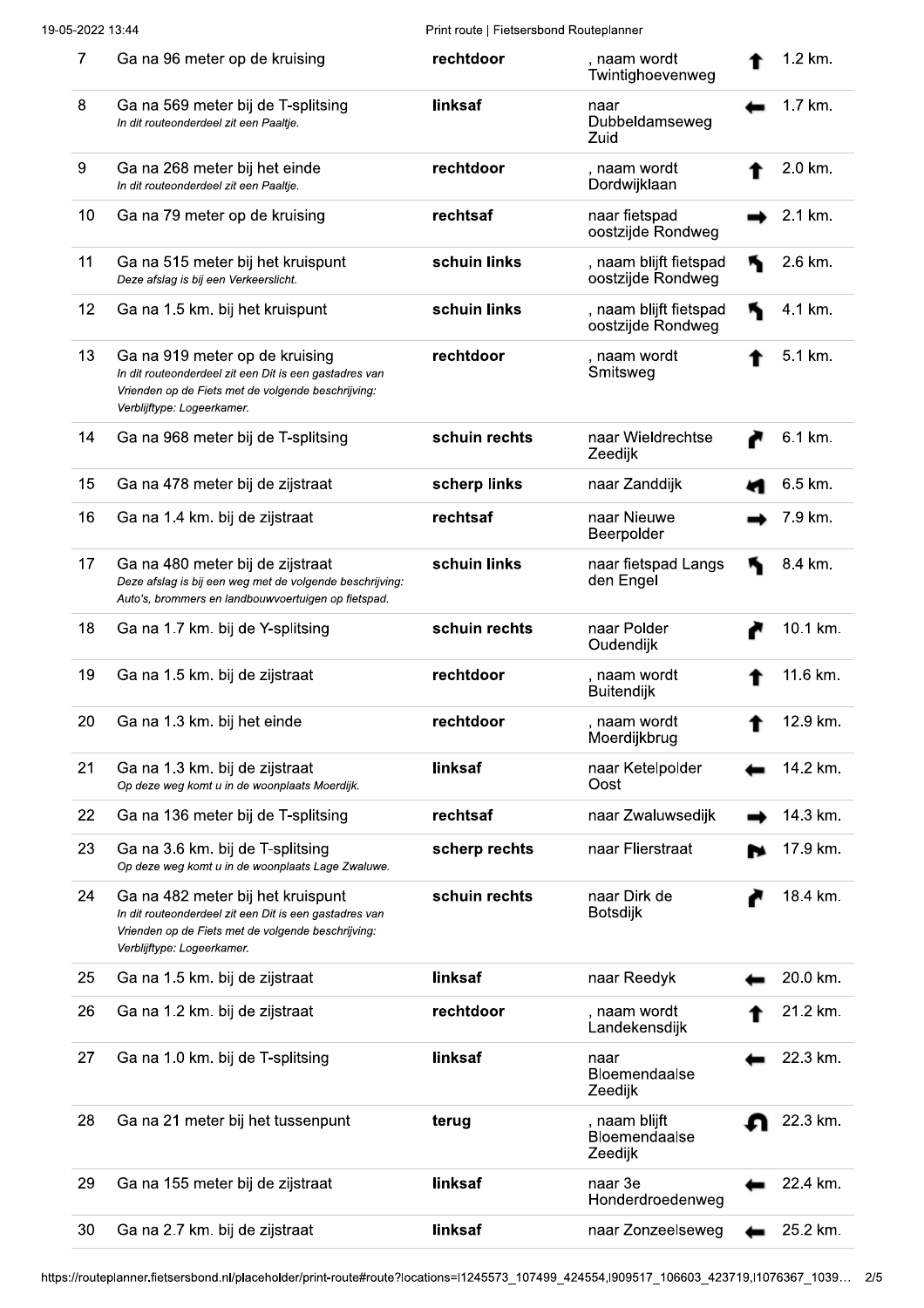|    | 19-05-2022 13:44                                                                            | Print route   Fietsersbond Routeplanner |                              |          |
|----|---------------------------------------------------------------------------------------------|-----------------------------------------|------------------------------|----------|
| 31 | Ga na 1.1 km. bij de T-splitsing<br>Op deze weg komt u in de woonplaats Hooge Zwaluwe.      | linksaf                                 | naar Zoutendijk              | 26.3 km. |
| 32 | Ga na 1.7 km. bij de zijstraat                                                              | rechtsaf                                | naar Onderstraat             | 28.0 km. |
| 33 | Ga na 377 meter bij de zijstraat                                                            | linksaf                                 | naar Zwaluwseweg             | 28.4 km. |
| 34 | Ga na 35 meter bij de T-splitsing                                                           | rechtsaf                                | naar Raadhuisstraat          | 28.4 km. |
| 35 | Ga na 12 meter bij de zijstraat                                                             | rechtdoor                               | , naam wordt<br>Havenstraat  | 28.4 km. |
| 36 | Ga na 138 meter bij de zijstraat                                                            | rechtdoor                               | , naam wordt<br>Spoorstraat  | 28.6 km. |
| 37 | Ga na 318 meter bij de zijstraat                                                            | rechtdoor                               | , naam wordt<br>Kerkdijk     | 28.9 km. |
| 38 | Kom na 43 meter bij [onbekend] in Hooge Zwaluwe (Drimmelen, Noord-Brabant)                  |                                         |                              | 28.9 km. |
| 39 | Ga na 77 meter bij de zijstraat                                                             | rechtsaf                                | naar Burg<br>Godwaldtstraat  | 29.0 km. |
| 40 | Ga na 123 meter bij de zijstraat                                                            | schuin rechts                           | naar Hoefpad                 | 29.1 km. |
| 41 | Ga na 332 meter bij de T-splitsing                                                          | scherp rechts                           | naar Zwaluwseweg             | 29.5 km. |
| 42 | Ga na 374 meter bij de zijstraat                                                            | rechtsaf                                | , naam blijft<br>Zwaluwseweg | 29.8 km. |
| 43 | Ga na 35 meter bij de T-splitsing                                                           | linksaf                                 | naar Raadhuisstraat          | 29.9 km. |
| 44 | Ga na 379 meter op de kruising                                                              | rechtsaf                                | naar Korteweg                | 30.3 km. |
| 45 | Ga na 56 meter bij de zijstraat                                                             | schuin links                            | naar Bosseweg                | 30.3 km. |
| 46 | Ga na 217 meter op de kruising                                                              | rechtsaf                                | naar<br>Ruilverkavelingsweg  | 30.5 km. |
| 47 | Ga na 442 meter bij de zijstraat                                                            | schuin links                            | naar<br>Vierendeelseweg      | 31.0 km. |
| 48 | Ga na 1.6 km. op de kruising<br>Op deze weg komt u in de woonplaats Lage Zwaluwe.           | rechtsaf                                | naar Molenweg                | 32.6 km. |
| 49 | Ga na 9 meter bij het einde                                                                 | rechtdoor                               | , naam wordt<br>Steenplaats  | 32.6 km. |
| 50 | Ga na 55 meter bij de zijstraat                                                             | rechtsaf                                | naar<br>Harmoniepolder       | 32.7 km. |
| 51 | Ga na 149 meter bij het einde                                                               | rechtdoor                               | , naam wordt<br>fietspad     | 32.8 km. |
| 52 | Ga na 1.8 km. bij de T-splitsing<br>In dit routeonderdeel zit een Hindernis brede fietsen.  | rechtsaf                                | naar Amerweg                 | 34.7 km. |
| 53 | Ga na 64 meter bij de zijstraat                                                             | scherp links                            | naar Beverpad                | 34.7 km. |
| 54 | Ga na 1.5 km. bij de T-splitsing<br>In dit routeonderdeel zit een Hindernis gewone fietsen. | rechtsaf                                | naar Amerweg                 | 36.3 km. |
| 55 | Ga na 991 meter bij de T-splitsing                                                          | rechtsaf                                | naar<br>Nieuwlandsedijk      | 37.3 km. |
| 56 | Ga na 232 meter bij de zijstraat                                                            | linksaf                                 | naar<br>Verbindingsweg       | 37.5 km. |
| 57 | Ga na 37 meter bij de T-splitsing                                                           | rechtsaf                                | naar Onderstraat             | 37.5 km. |
| 58 | Ga na 392 meter bij de T-splitsing                                                          | schuin rechts                           | naar Kruisstraat             | 37.9 km. |
| 59 | Ga na 34 meter bij de T-splitsing                                                           | linksaf                                 | naar<br>Nieuwlandsedijk      | 37.9 km. |
| 60 | Ga na 65 meter bij de Y-splitsing                                                           | rechtsaf                                | naar Biesboschweg            | 38.0 km. |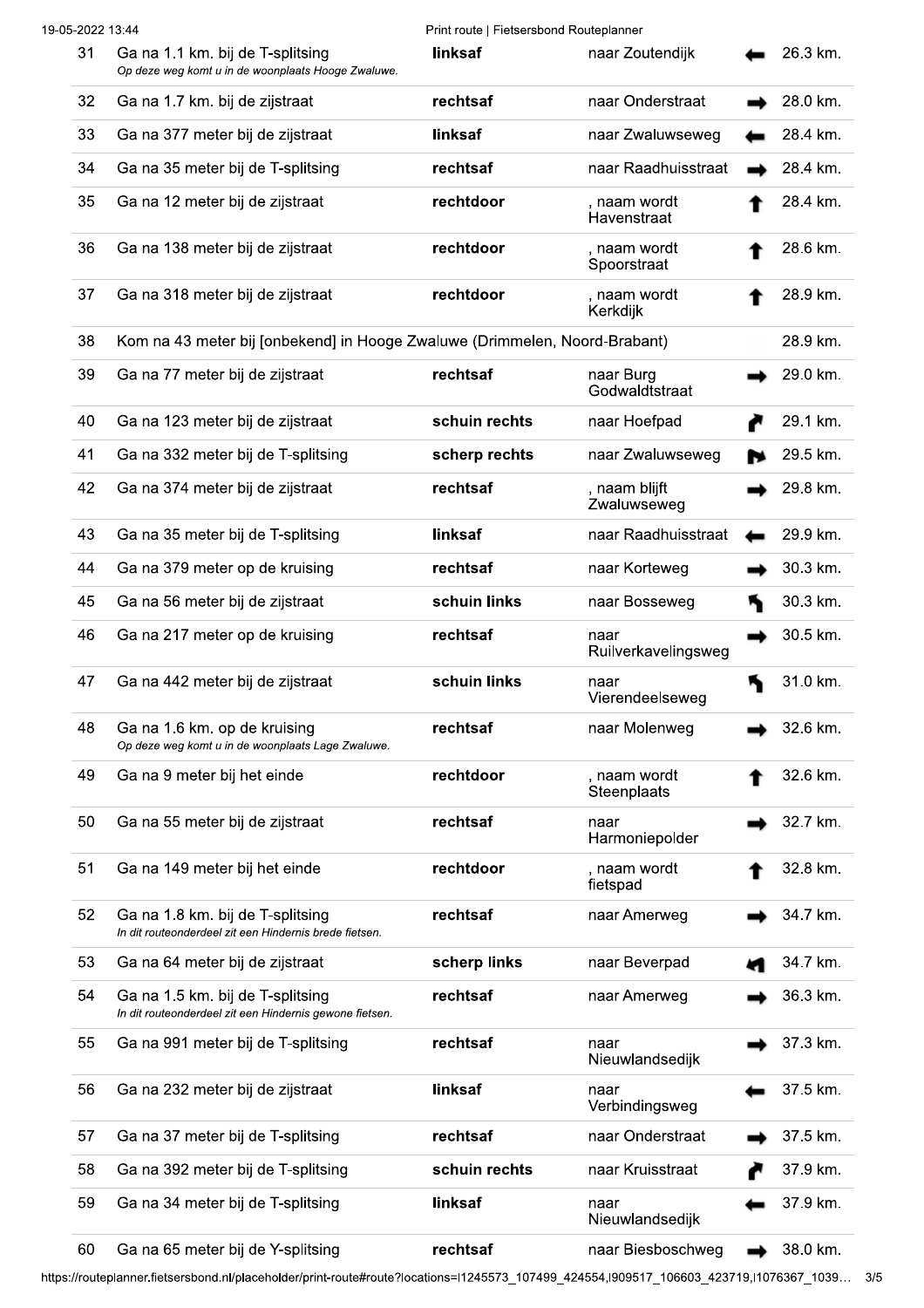| 61  | Ga na 413 meter bij de zijstraat                                                                                                                                                                                                                                                                                                                                                                                                                                                                                                           | schuin links  | , naam blijft<br>Biesboschweg                                                                           | 38.4 km. |
|-----|--------------------------------------------------------------------------------------------------------------------------------------------------------------------------------------------------------------------------------------------------------------------------------------------------------------------------------------------------------------------------------------------------------------------------------------------------------------------------------------------------------------------------------------------|---------------|---------------------------------------------------------------------------------------------------------|----------|
| τg, | Ga na 76 meter bij kade                                                                                                                                                                                                                                                                                                                                                                                                                                                                                                                    | schuin rechts | naar veerpont over<br>Amer Amer in Lage<br>Zwaluwe (Altena,<br>Noord-Brabant)                           | 38.5 km. |
| 63  | Ga na 1.1 km. bij kade<br>In dit routeonderdeel zit een Veerpont met de volgende<br>beschrijving: Naam: Lage Zwaluwe - Biesbosch;<br>Plaatsnaam: Lage Zwaluwe, Werkendam-Biesbosch;<br>Informatie: 0162 426 884 (Leeuweveerke); Type veer:<br>Elektroveerboot; Opmerkingen:<br>Vaartijden: 10:00 13:15 en 14:00 - 17:40 uur.<br>Een oversteek duurt 15 minuten.<br>Laatste afvaart Lage Zwaluwe: 17:20 uur,<br>laatste afvaart Biesbosch 17:40 uur.<br>Let op: betaling kan alleen via pin-betaling.<br>, en een Niet altijd toegankelijk. | rechtdoor     | naar fietspad                                                                                           | 39.6 km. |
| 64  | Ga na 31 meter bij het einde<br>Op deze weg komt u in de woonplaats Werkendam.                                                                                                                                                                                                                                                                                                                                                                                                                                                             | schuin rechts | naar<br>Deeneplaatweg                                                                                   | 39.7 km. |
| 65  | Ga na 7.2 km. bij de zijstraat                                                                                                                                                                                                                                                                                                                                                                                                                                                                                                             | rechtdoor     | , naam wordt<br>fietspad                                                                                | 46.9 km. |
| 66  | Ga na 337 meter bij de T-splitsing<br>In dit routeonderdeel zit een Paaltje.                                                                                                                                                                                                                                                                                                                                                                                                                                                               | linksaf       | naar Spieringsluis                                                                                      | 47.2 km. |
| 67  | Ga na 346 meter bij de Y-splitsing                                                                                                                                                                                                                                                                                                                                                                                                                                                                                                         | rechtsaf      | , naam blijft<br>Spieringsluis                                                                          | 47.6 km. |
| 68  | Ga na 13 meter bij de 3-sprong                                                                                                                                                                                                                                                                                                                                                                                                                                                                                                             | scherp links  | naar fietspad langs<br>Bandijk                                                                          | 47.6 km. |
| 69  | Ga na 729 meter bij het kruispunt                                                                                                                                                                                                                                                                                                                                                                                                                                                                                                          | linksaf       | naar Veerweg                                                                                            | 48.3 km. |
| 15. | Ga na 528 meter bij kade                                                                                                                                                                                                                                                                                                                                                                                                                                                                                                                   | rechtdoor     | naar veerpont over<br>Nieuwe Merwede<br>Nieuwe Merwede in<br>Werkendam<br>(Dordrecht, Zuid-<br>Holland) | 48.9 km. |
| 71  | Ga na 618 meter bij kade<br>Deze afslag is bij een weg met de volgende beschrijving:<br>op/afrit waterbus. In dit routeonderdeel zit een Niet altijd<br>toegankelijk, en een Veerpont met de volgende<br>beschrijving: Naam: Kop van t Land - Biesbosch<br>Spieringpolder; Plaatsnaam: Kop van t Land, Biesbosch<br>Spieringpolder; Type veer: Motorveerpont; Opmerkingen:<br>-De pont vaart 3x per uur vv.                                                                                                                                | rechtdoor     | naar Provincialeweg                                                                                     | 49.5 km. |
| 72  | Ga na 47 meter bij het kruispunt<br>Op deze weg komt u in de woonplaats Dordrecht.                                                                                                                                                                                                                                                                                                                                                                                                                                                         | schuin links  | , naam blijft<br>Provincialeweg                                                                         | 49.5 km. |
| 73  | Ga na 32 meter bij het kruispunt                                                                                                                                                                                                                                                                                                                                                                                                                                                                                                           | rechtsaf      | naar Zeedijk                                                                                            | 49.6 km. |
| 74  | Ga na 2.2 km. bij de T-splitsing                                                                                                                                                                                                                                                                                                                                                                                                                                                                                                           | rechtsaf      | naar Noordendijk                                                                                        | 51.8 km. |
| 75  | Ga na 684 meter bij de Y-splitsing                                                                                                                                                                                                                                                                                                                                                                                                                                                                                                         | schuin rechts | naar fietspad                                                                                           | 52.5 km. |
| 76  | Ga na 15 meter bij de Y-splitsing                                                                                                                                                                                                                                                                                                                                                                                                                                                                                                          | schuin links  | naar Noordendijk                                                                                        | 52.5 km. |
| 77  | Ga na 1.0 km. bij de Y-splitsing                                                                                                                                                                                                                                                                                                                                                                                                                                                                                                           | schuin rechts | , naam blijft<br>Noordendijk                                                                            | 53.6 km. |
| 78  | Ga na 660 meter bij de T-splitsing                                                                                                                                                                                                                                                                                                                                                                                                                                                                                                         | rechtsaf      | naar Hastingsweg                                                                                        | 54.2 km. |
| 79  | Ga na 78 meter bij de rotonde                                                                                                                                                                                                                                                                                                                                                                                                                                                                                                              | scherp links  | naar Groenezoom                                                                                         | 54.3 km. |

https://routeplanner.fietsersbond.nl/placeholder/print-route#route?locations=l1245573\_107499\_424554,l909517\_106603\_423719,l1076367\_1039... 4/5